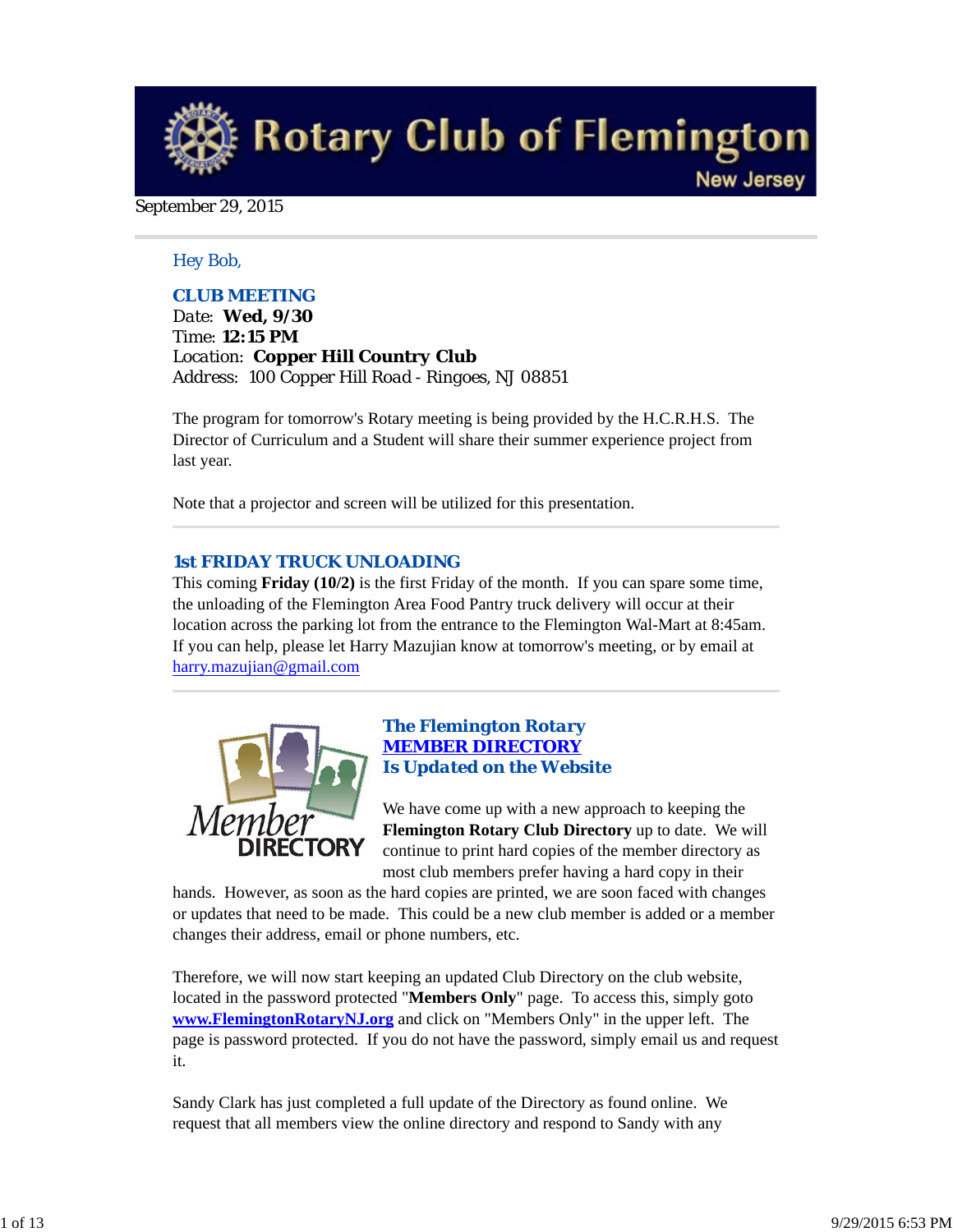changes that need to be made. **Click Here** to generate an email to Sandy.

Once we have any feedback incorporated, printed hard copies will be able to be made.

After that, we will start keeping an **up-to-date** PDF copy of the Member Directory on the website. So if you are looking for the latest directory, check the website for the latest PDF copy of it.

A very special thanks to Sandy Clark for helping to come up with this "live" document approach to the online directory!



*Flemington BID Branding Survey* www.downtownflemington.com

Megan Jones-Holt would like to encourage everyone to visit the Downtown Flemington website and take the Business Improvement District's **Branding Survey** for Flemington, NJ. You do not need to be a Flemington Resident to take it. The survey will be available until the end of September. It only contains (9) questions.

**Click Here** to goto the survey. Once on the page, follow the link for the survey.

#### *EAT, DRINK & SHARE*

**Monday, November 2, 2015** The Pines Manor, 6pm to 9pm 2085 State Route 27, Edison, NJ 08817

Our Rotary District 7510 will be hosting their annual Eat, Drink & Share fundraiser on Monday, 11/2. Our club annually takes a table of (10) with additional tickets available for purchase. If anyone is interested in attending, please **Click Here** to email President Mick Schaible.

The first ten complimentary tickets will go to the first people that request them. Once the complimentary tickets are gone, additional tickets will be available for purchase in advance or at the door.



## **41st Annual PANCAKE DAY plus COSTUME CONTEST**  *and Halloween High School* Date: **Sat, October 31, 2015** Time: **7am** to **12noon** Hunterdon Central Regional H.S. 29 Junction Road - Flemington, NJ

If you enjoy a great family event and lots of delicious pancakes, then plan to attend

Flemington Rotary's **41st Annual Pancake Day plus Costume Contest & Halloween High School** on Saturday, October 31. Doors open at **7am** and close at **12noon**.

This annual event will take place at the Commons at Hunterdon Central Regional High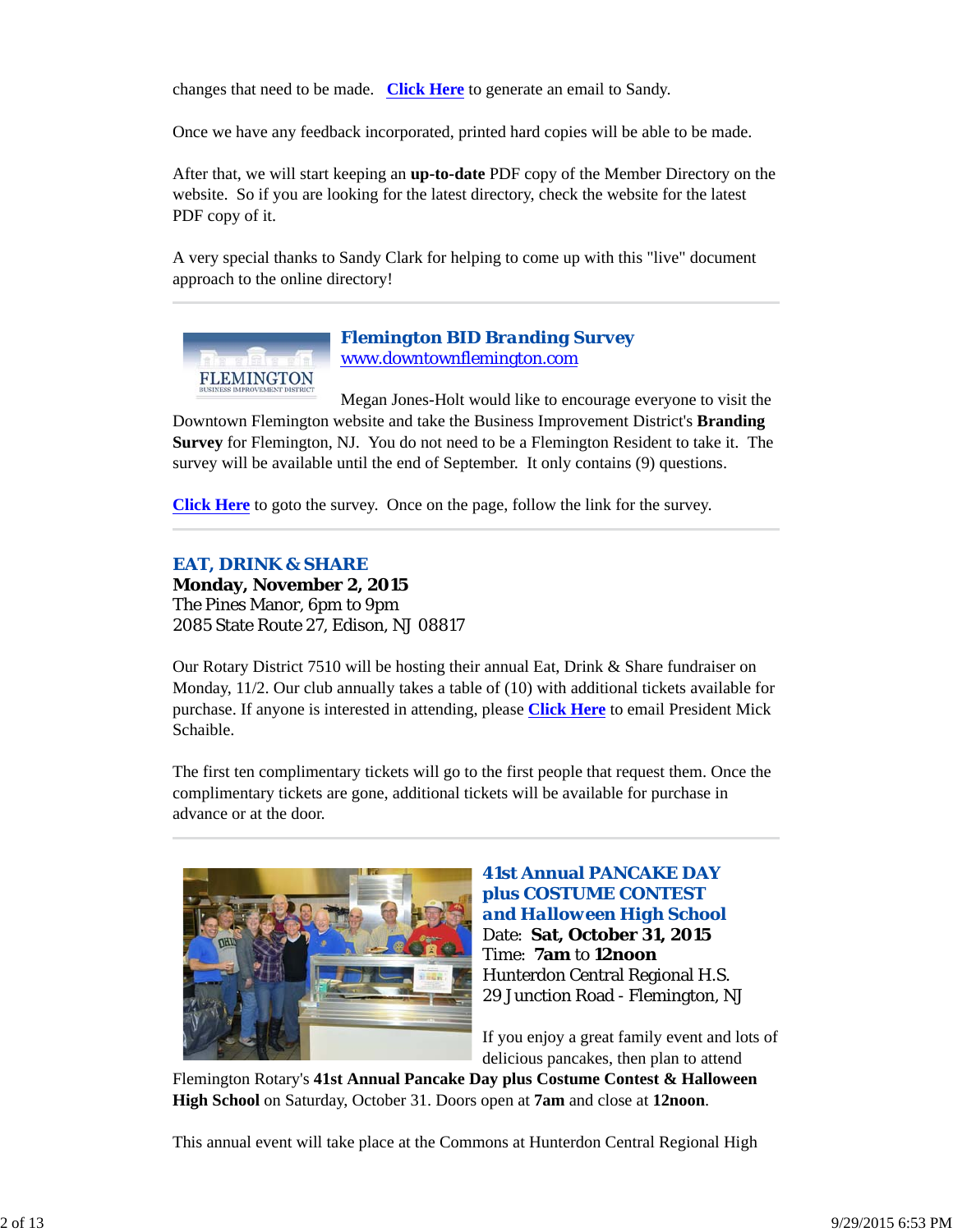School in Raritan Township. The Commons is near Hunterdon Central's field house, at 29 Junction Road, in Flemington.

The Rotary Club of Flemington Helps the Local Community - Proceeds generated from Pancake Day provide scholarships for HCRHS & HC-Polytech graduating seniors.

**HALLOWEEN HIGH SCHOOL** - Fun for the Entire Family - Special activities will include an indoor Halloween High School from **9am** until **11am**, sponsored by Hunterdon Central. There will be Haunted House decorated theme, children's scary story time and all kinds of Halloween activities and games in different classrooms. Kids ages 5 to 8 and their parents can come together and there will be prizes and gifts to families and kids who come in costume. Note that a **Paid admission** to Pancake Day is required in order to participate in Halloween High School.



**COSTUME CONTEST** - A **Costume Contest** will be held during the Pancake Day event. The contest will begin at **11am** and is for the **Ages** of Infant to 16. **Cash Prizes** for best costumes as selected by the judges! Note that a **Paid admission** to Pancake Day is required in order to participate in the Costume Contest. The categories for the costume contest are:

- **SCARRIEST** costume.
- **SUPER HERO** costume.
- **ANIMAL** costume.
- **FUNNIEST** costume.
- **PRINCESS** costume.
- **FAMOUS PERSON** costume.

**DELICIOUS PANCAKES and more** - Rotary will have delicious Buttermilk Pancakes for all ages to enjoy from **7am** to **12noon**! And, in addition to the flapjacks, sausage, juice, coffee & tea, there will also be a bake sale. The bake sale will offer a broad selection of cookies, cakes, pies and pastries prepared by Rotary members and their families.

**EVENT TICKETS** - Pancake Day tickets are available in advance from Rotary Club of Flemington members, or at the door. Enjoy as much as you can eat  $\&$  drink! This includes pancakes, sausages, butter, syrup, coffee, tea, juice and milk. Cost is only \$7.00 for adults; \$4.00 for children ages 5 - 11; Children under 5 are free. Ticket cost includes admission to the Costume Contest, Walk-Through The Human Brain & Halloween High School.

**OPTIONAL FOOD PANTRY DONATIONS** - We will gladly accept non-perishable food donations, which will be distributed to the local food pantries. The Rotary Club of Flemington would like to thank the generosity of the many local community businesses who help make the event possible.

For more info, goto www.FlemingtonRotaryNJ.org or contact Event Chair, Lynn Hyman at 908-304-4199 or by email at lynnjim5@verizon.net

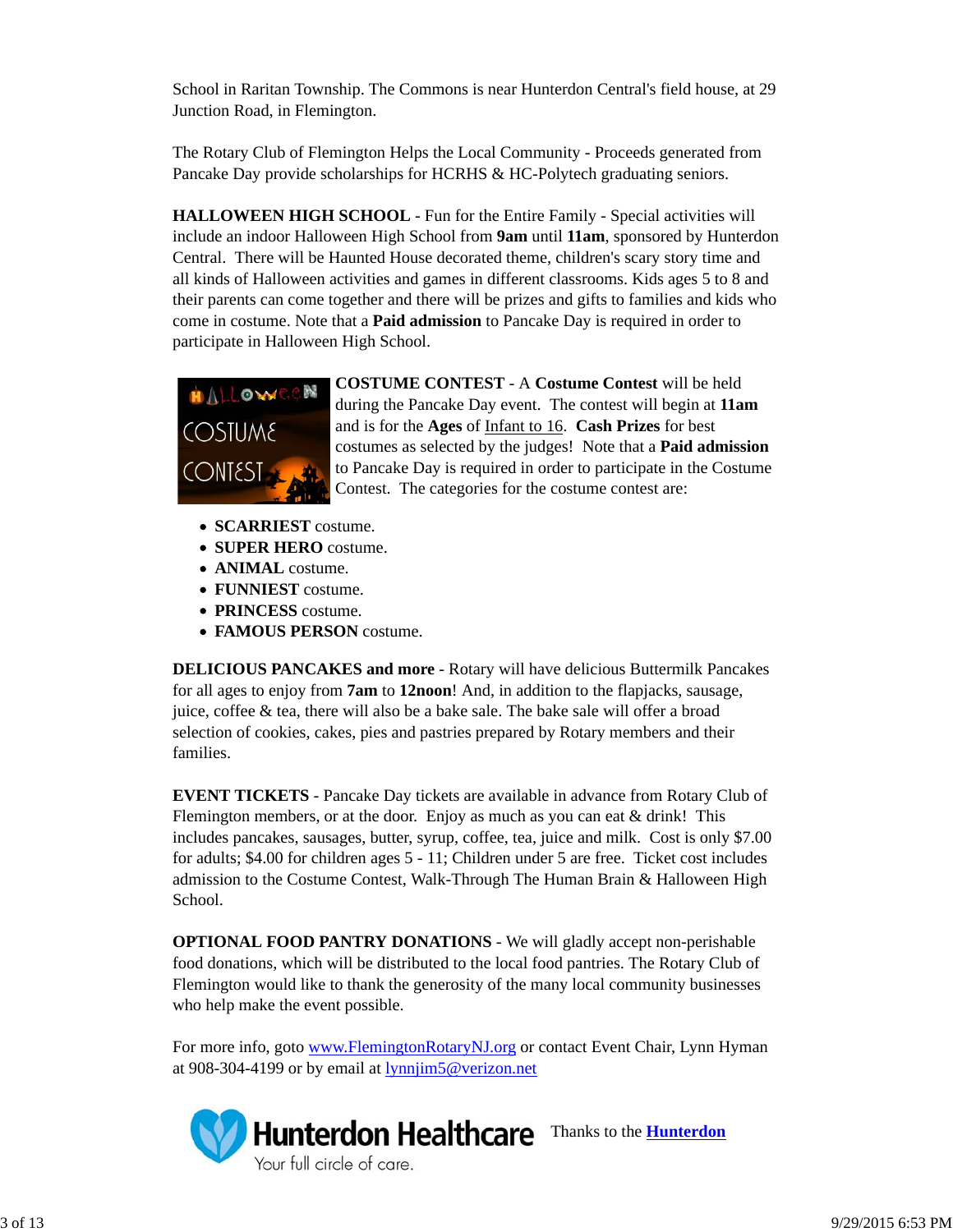**Hunterdon Healthcare** 

Your full circle of care. www.hunterdonhealthcare.org **Healthcare System** for being our **Primary Event Sponsor**!



*The MEGA Brain* **Walk-Through Exhibit at Pancake Day**

The **Hunterdon Healthcare System** is also very generously sponsoring a

walk-through brain exhibit that will be at Pancake Day for all to enjoy! The exhibit called "**The MEGA Brain**", as manufactured by Medical Inflatables, is the world's only portable, inflatable, walk-through brain exhibit. Visitors enter the exhibit through the frontal lobe, which is responsible for personality and higher cognitive functions, and exit through the cerebellum, the portion of the brain that controls balance and coordination.

The MEGA Brain is approximately 18 feet long by 14 feet wide by 12 feet high.

The MEGA Brain provides a highly interactive educational experience that increases people's awareness of the central nervous system's most critical organ. Visitors can step inside the human brain, learn about the various structures and normal brain function, observe examples of brain trauma and disease, and view displays explaining some of the latest neurological medical treatments.

The MEGA Brain showcases a variety of features, both inside and outside the brain, including:

## **INSIDE the brain**:

- Stroke
- Alzheimer's disease
- Headaches
- Parkinson's disease
- Epilepsy
- Meningitis
- Multiple Sclerosis (MS)

## **OUTSIDE the brain**:

- Brain tumor
- Brain trauma
- Treatment/prevention options for stroke, brain protection, and brain imaging
- Stroke
- Aneurysm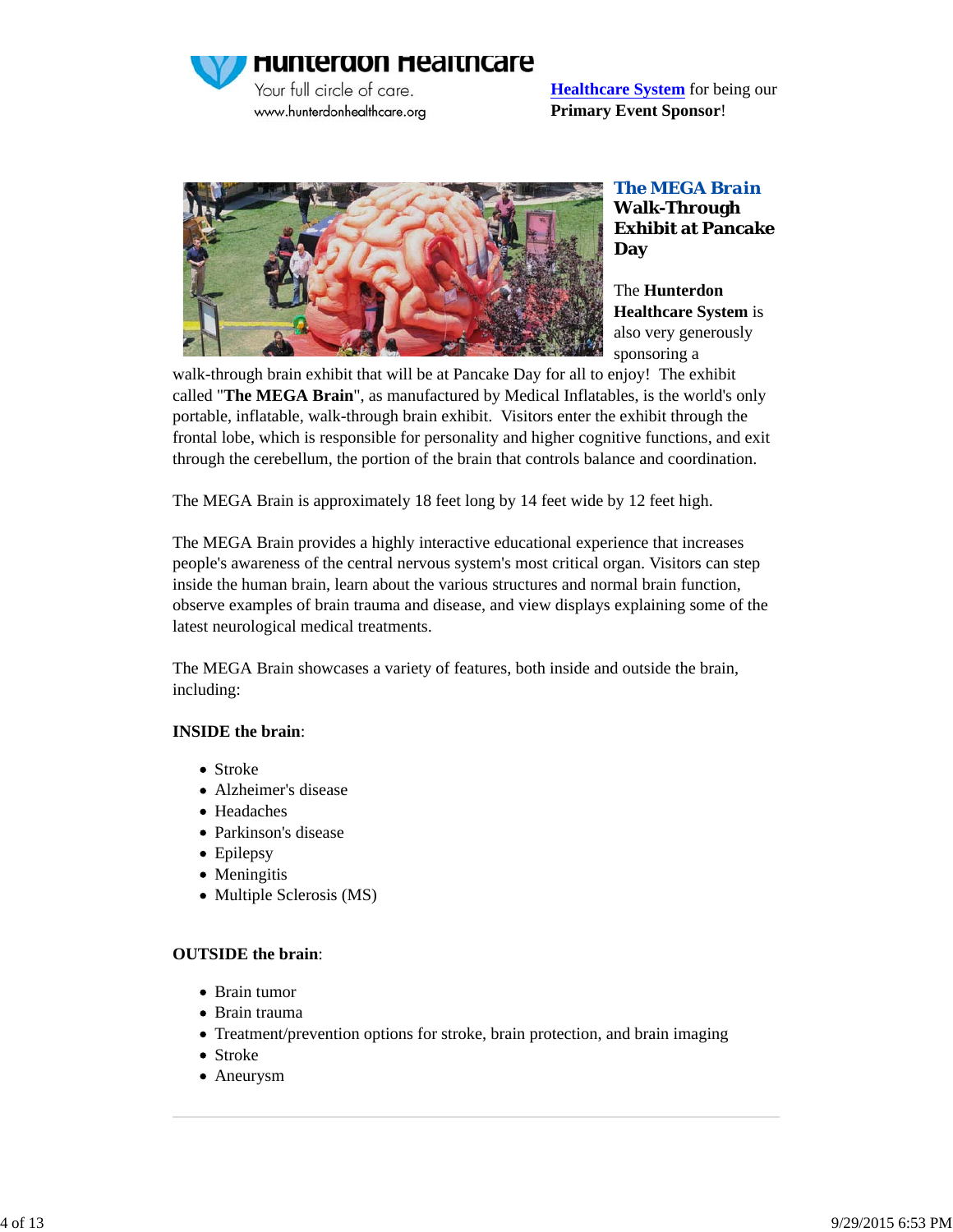## *Rotary International OPEN WORLD PROGRAM 2016 CALL FOR HOSTS*

President Mick asked me to pass along the following email that he received:

Dear Rotary Club President,

We are pleased to announce new hosting opportunities under the Open World Program during the 2016 calendar year.

The Open World Program is available only to Rotary clubs in the United States, and provides an opportunity to build fellowship and friendship to strengthen international understanding by hosting emerging Eurasian leaders from Azerbaijan, Georgia, Kazakhstan, Kosovo, Kyrgyzstan, Moldova, Russia, Tajikistan, and Ukraine in your community. Rotary clubs are needed to host six-participant delegations for eight days and nights and prepare a professional program related to business, community, and civic life in the United States.

The program focuses primarily on developing a network of leaders who have an understanding of how American communities deal with contemporary issues and who want to maintain contact with their new American contacts and other counterparts. Often, these collaborations lead to service projects between Rotary clubs in the two countries.

Is your Rotary club interested in working on an international project, hosting six Open World participants (emerging and/or current Eurasian leaders) for eight days, and willing to develop an intensive week of programs based on a selected Open World theme? Review the **Open World Program Brochure** and **Host Request Form** and email the completed form to openworldprogram@rotary.org by Thursday, 15 October 2015.

Find out more about the **Open World Program** or email us at openworldprogram@rotary.org.

Sincerely, Natalia Kunzer Open World Program Officer ONE ROTARY CENTER 1560 SHERMAN AVENUE EVANSTON, ILLINOIS 60201-3698 USA www.ROTARY.org



# *10th West Africa Project Fair* **November 10 - 19, 2015 Week-Long, International Trip**

-------------------------------

President Mick received this email that he wanted to share with everyone. **Click Here** to download a PDF of the 5-page flyer about the 10th West Africa Project Fair.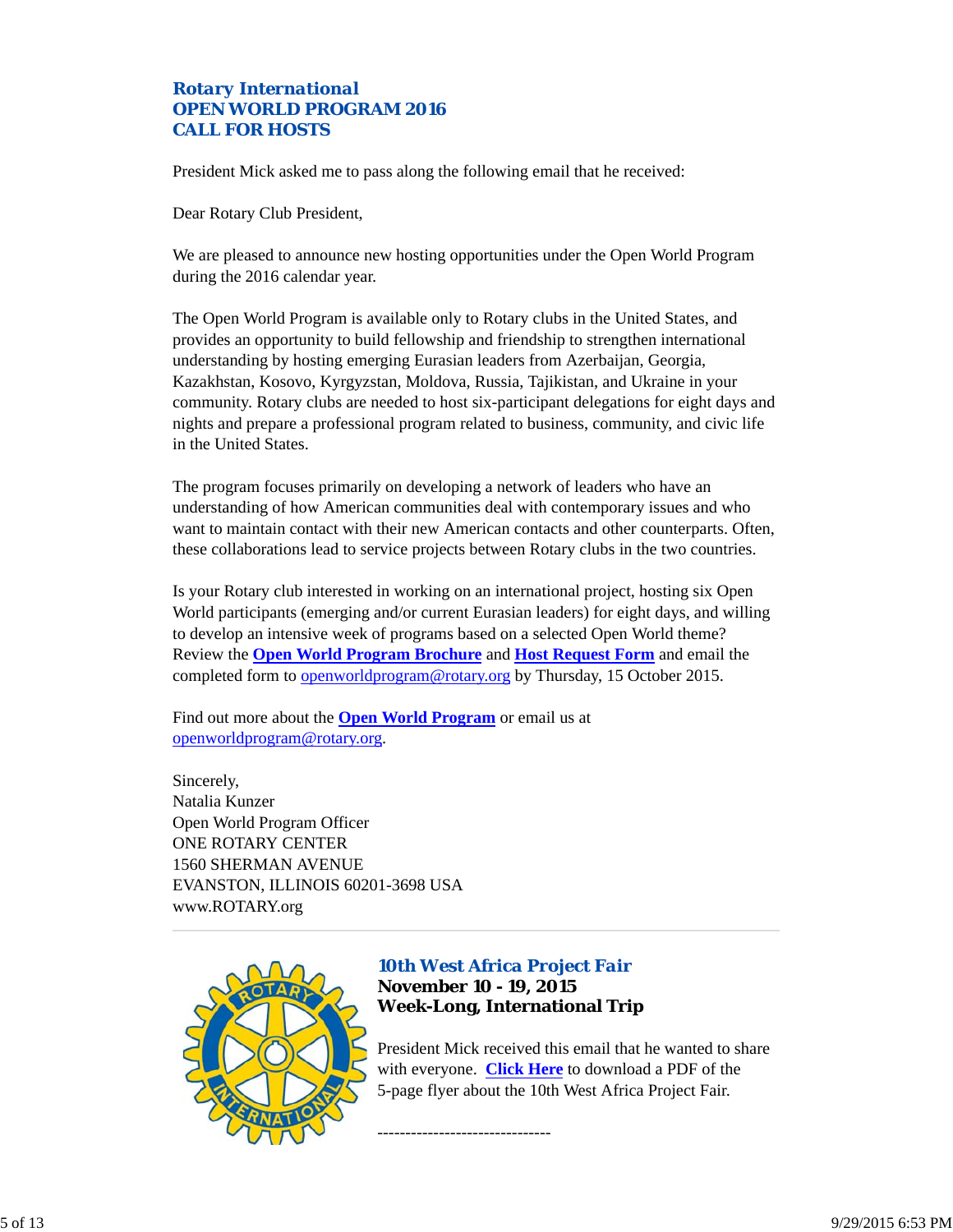Dear Rotary Club President:

Congratulations on the beginning of a new and hopefully successful year of Rotary Service as a Club President. I sincerely hope it is a wonderfully productive and satisfying experience for you.

The purpose of this correspondence is to announce an upcoming trip to **Cote d'Ivoire, West Africa** in **November 2015** to participate in a **polio immunization exercise**, **attend the 10th Annual West Africa Project Fair**, and engage in a **hands-on work project.** Attached is detailed trip information. Please feel free to share this information with the Rotarians in your club *as soon as possible* as we have a limited amount of space and expect this trip to be filled in the next week or two.

## Trip Dates: **November 10 - 19, 2015** Travel to: **Abidjan, Cote d'Ivoire, West Africa** Per Person Price: **\$1,779, double occupancy**

Program includes: Hotel accommodations, transfers, most meals, polio immunization exercise, hands-on community service field work, West Africa Project Fair registration, special Rotary and fellowship events, sightseeing, etc.

In November 2015, North American Rotarians will travel to **Abidjan, Cote d'Ivoire,** for a life changing experience. Have you ever heard a Rotarian speak about their personal experience participating in a polio eradication exercise, a cleft lip/cleft palate mission, or work on a humanitarian grant? These trips have a profound effect upon the individual. For those of you who have gone on one of these trips you know, and for those of you who have yet to enjoy this experience, you should.

The experiences you have stay with you forever. You get up early in the morning, travel with local Rotarians to a village, health clinic or impoverished neighborhood, and for the next few hours, you change. Small children come up to you to say thank you. Mothers and fathers smile at you knowing that you are giving their child a chance for a better life. You meet with the leaders in the village to learn of their needs and their hopes. It is hot; it is dusty; it makes you uncomfortable; it is exquisite.

The West Africa Project Fair is endorsed by Rotary's Reach Out to Africa Committee (ROTA), who is trying to generate greater connectivity between the African and North American Rotarians to generate greater support of the projects of Africa. Your involvement, or your club's involvement, in this Fair would not only provide an opportunity for project support, it would also help your members to grow and to understand the benefits of being a Rotarian. Involvement in Rotary gives the ordinary Rotarian extraordinary opportunities to do things that they could never do anywhere else. This trip is just such an experience.

Even if you are unable to join us this year, please feel free to **announce this program in your club over the next month**, get it on websites, and get it in newsletters. Encourage your members to participate - help them to Be a Gift to the World.

Let us know if you have any questions. We hope to hear from you soon.

Brad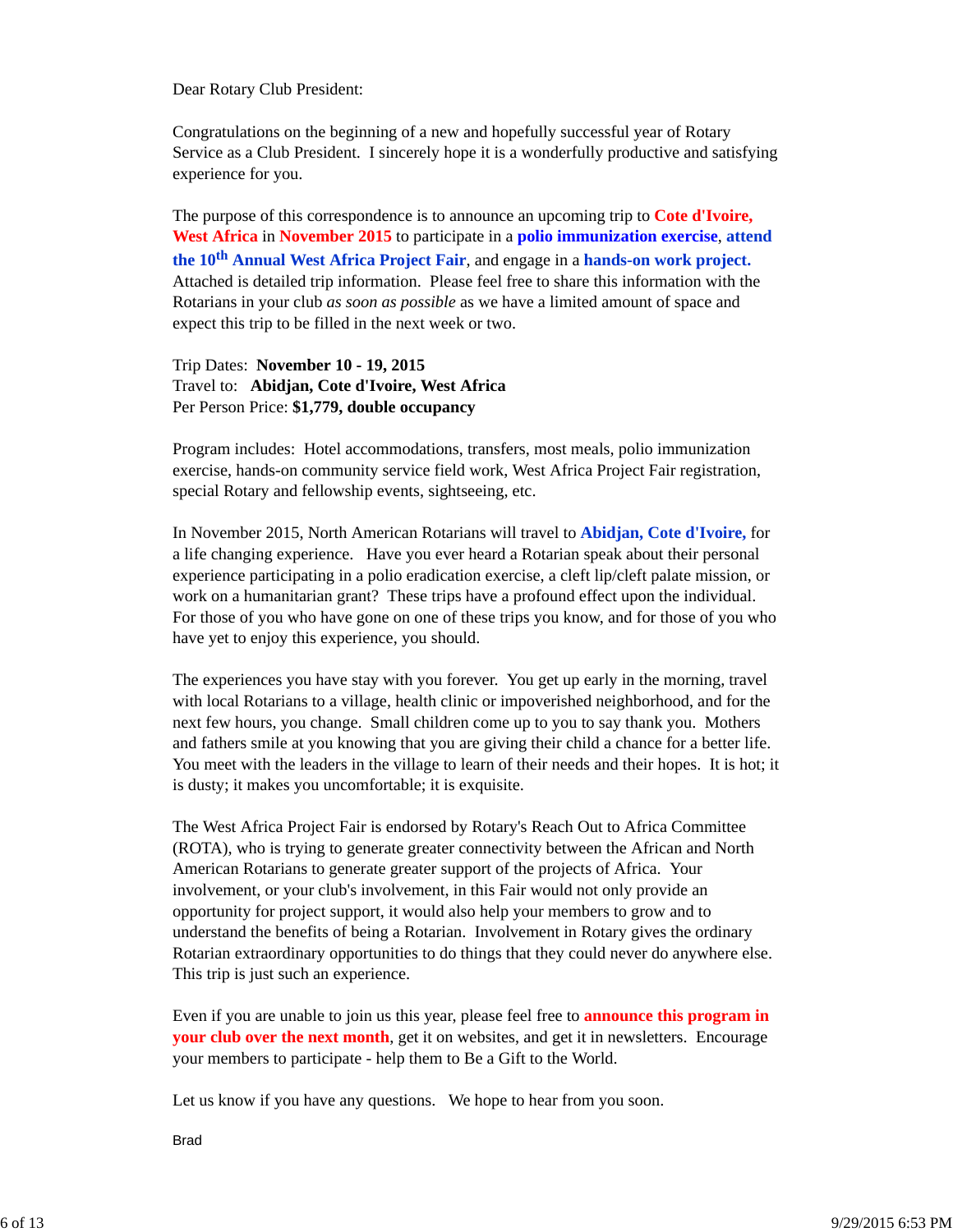Bradford R. Howard Rotary International Director, Zones 25-26, 2015-2017

516 Grand Avenue Oakland, CA 94610 Phone: (510) 834-2260 FAX: (510) 834-1019



## *SPEAKERS & PROGRAMS BEING SOUGHT*

President Mick is looking for some ideas for upcoming meeting programs and speakers. If you have any leads, please pass them onto Mick Schaible, who will follow-up to schedule the speaker.

**Click here** to generate an email directly to Mick.



## *HUNTERDON COUNTY CHAMBER OF COMMERCE*

As you know, the Rotary Club of Flemington is a member of the H.C. Chamber of Commerce. This enables all Rotarians the ability to attend a Chamber function as a "member". If someone asks you what your business is, you would explain that you are a member representing the Rotary Club of Flemington. **Click Here** to visit the Chamber website for a listing of upcoming events.



## *Hunterdon Chamber Internet Radio "THE ROTARY HOUR"* **Mondays from 10am to 11am**

PDG Megan Jones-Holt is the host of "The Rotary Hour" on the

Hunterdon Chamber Internet Radio station and is looking for guests to have on the show. If you are intersted, please get in touch with Megan at (908)894-4590 or **mjonesholt@gmail.com**.

**Click Here** to listen to the Hunterdon Chamber Internet Radio station from your PC, smart phone, mobile device, etc.



# *FLEMINGTON BUSINESS IMPROVEMENT DISTRICT*

www.downtownflemington.com

If you would like to learn more about events and activities going on around Flemington, please **CLICK HERE** to visit the Flemington Business Improvement District (BID) website.

# *ROTARY DISTRICT 7510 NEWS*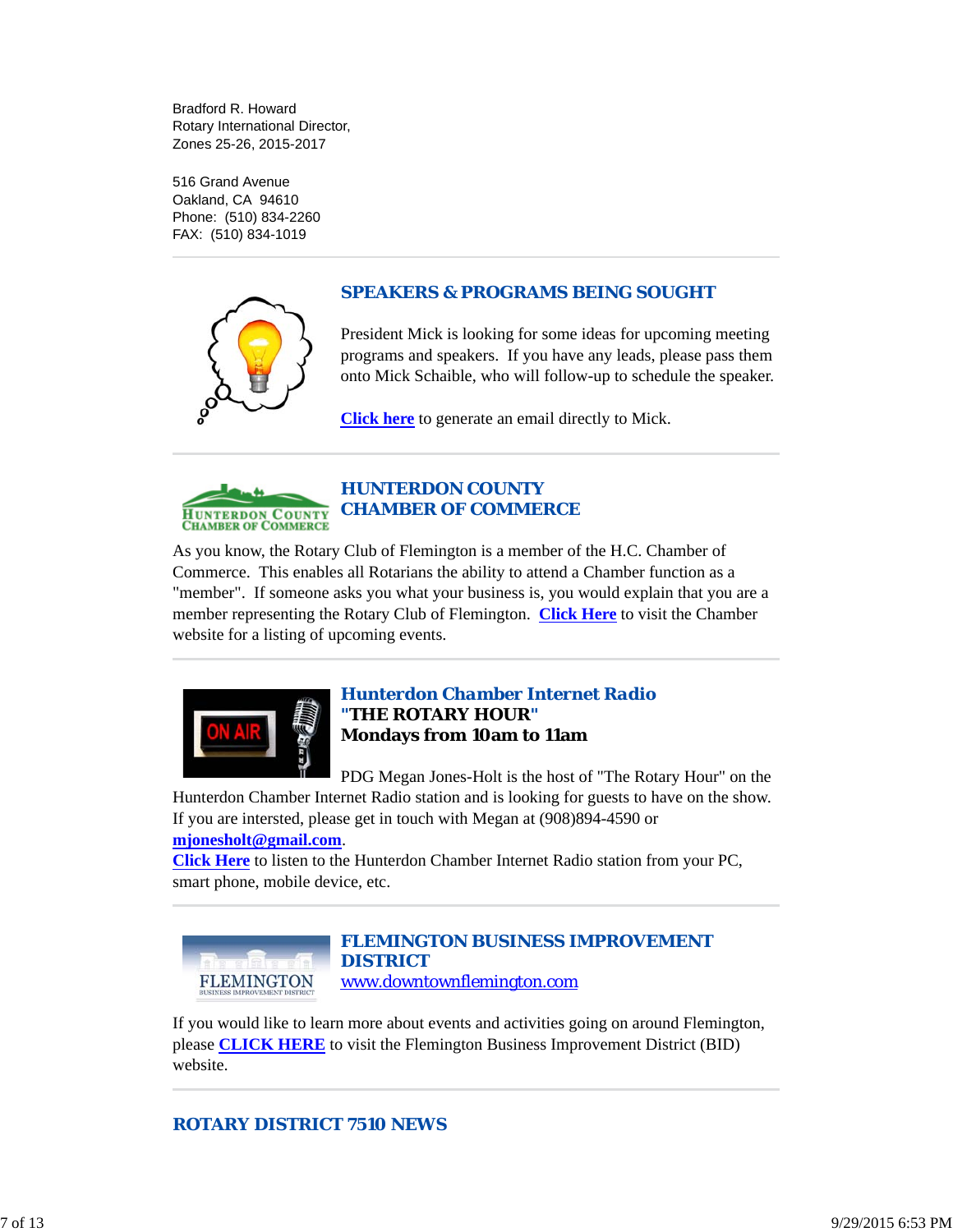#### *SPEAKERS & PROGRAMS BEING SOUGHT*

We are always seeking new or creative ideas for upcoming meeting programs and speakers. If you have any leads, please pass them onto Mick Schaible. **Click here** to generate an email directly to Mick.

## *UPCOMING DATES TO NOTE*

#### **Summary of Upcoming Club Meeting Programs**:

Wed, 9/30: HCRHS Program: Summer Experience (Projector & Screen Needed). Director of Curriculum and a Student will share their summer experience project from last year.

Wed, 10/07: HCRHS Program: Backward Bicycle video presentation (Projector & Screen Needed) Wed, 10/14: HCRHS Program: How Wolves Changes Rivers video presentation (Projector & Screen Needed) Wed, 10/21: District Governor Hal Daume - Official Visit Wed, 10/28: TBA

Wed, 11/04: District Conference

Wed,  $11/11$ : HCRHS Program: Changing the Way We Teach Math video presentation (Projector & Screen Needed)

Wed, 11/18: Club Assembly with Club Budget Discussion (All members are requested to attend)

Wed, 11/25: TBA

**Next RCOF Board Meeting**: Tues, 11/14/2015 at 6:00 PM. (Meetings held bi-monthly).

**Next Membership Meeting**: Wed, 10/14/2015 at 1:30 PM (Usually the 2<sup>nd</sup> Wed).

**Upcoming RCOF Club Events, Fundraisers, Fellowship Events, Etc**.:

Sat, 10/31: **Pancake Day & Costume Contest** at the H.C.R.H.S. Commons Fri, 12/04: **Christmas Tree Lighting Ceremony** (Main Street, Flemington) Sun, 12/06: **Hunterdon Holiday Parade** at **5pm** (Main Street, Flemington)

#### **Rotary District 7510 Events & Functions:**

Fri, 09/25: **Help Nepal Benefit Concert** at the Scotch Plains-Fanwood High School; 667 Westfield Road, Scotch Plains at **6pm** Tue, 10/06: **Vocational Assembly** at The Pines Manor; Talmadge Road & Route 27, Edison, NJ at 3:30pm. Cost is \$50 per person in advance. Sat, 10/31: **Foundation Grants Seminar** at The Bridgewater Marriott Hotel; 700 Commons Way, Bridgewater, NJ at 8:30am. No cost to attend.

#### *COMMITTEE LIST:*

**Click Here** to download the listing of all current Club Committee's and its members.

*"MEMBERS ONLY" WEBSITE:*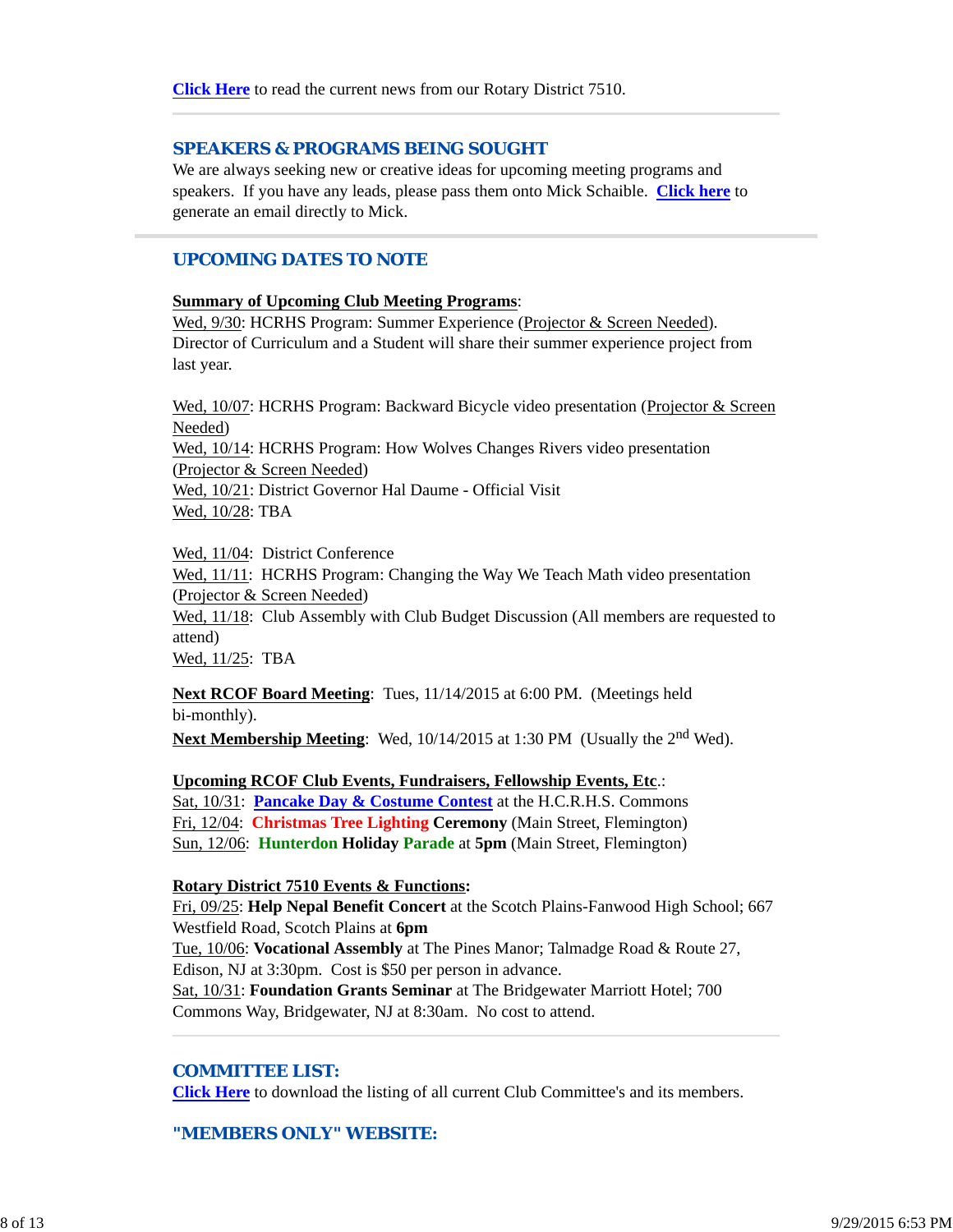## **Click Here for the Members Only section of the website to find:**

- 1) The "Membership Proposal Form" to propose a new member.
- 2) New Member Information.
- 3) An Online Copy of the Club Membership Directory.
- 4) A Link to All Photos Albums of the Club.

## *ROTARY WEBSITE LINKS:*

Rotary International: **www.Rotary.org** Rotary District 7510: **www.RotaryNJ.org**

## *NEARBY ROTARY CLUB MEETINGS:*

As A Rotarian, you are Welcome to attend a Rotary Club meeting anywhere in the world. Click here for the Rotary Club Locator App. Or see below for some local meetings:

#### Mondays

**Lambertville/New Hope** (6:30 pm) - Lambertville Station Restaurant; 11 Bridge Street, Lambertville NJ 08530

**Piscataway** (12:15 pm) - Radisson Hotel; 21 Kingsbridge Road, Piscataway, NJ 08854

#### Tuesdays

**Whitehouse** (12:15 pm) - Max's 22; 456 Route 22 West, Whitehouse Station, NJ 08889 **Princeton** (12:15 pm) - The Nassau Club; 6 Mercer Street, Princeton, NJ 08540 **Bridgewater-Bound Brook** (12:15 pm) - Arbor Glenn; 100 Monroe St, Bridgewater 08807

#### Wednesdays

**Branchburg Township** (7:30 am): Stoney Brook Grille; 1285 Route 28, North Branch, NJ 08876

**Flemington** (12:15pm): Copper Hill Country Club; 100 Copper Hill Road, Ringoes, NJ 08851

**Hillsborough Township** (6:15 pm): Pheasant's Landing; 311 Amwell Road (Rt. 514), Hillsborough, NJ 08844

#### Thursdays

**Clinton Sunrise** (7:30 am): Clinton Fire Department; New Street, Clinton, NJ 08809 **Somerville/Bridgewater** (12:15 pm): Bridgewater Manor; 1251 US Highway 202/206, Bridgewater, NJ 08807

**Trenton** (12:15 pm): Freddie's Tavern; 12 Railroad Avenue, West Trenton, NJ 08628

## Fridays

**North Hunterdon** (12:15 pm): Beaver Brook County Club; 25 County Club Drive, Annandale, NJ 08801

**Princeton Corridor** (12:15pm): Hyatt Regency; 102 Carnegie Center, Rt. 1 North, Princeton, NJ 08540

eClub **Rotary eClub of Hunterdon Horizon**: View website for meetings or online makeups.

RI President's Call for Action in **2015-2016**: **"Be A Gift To The World"**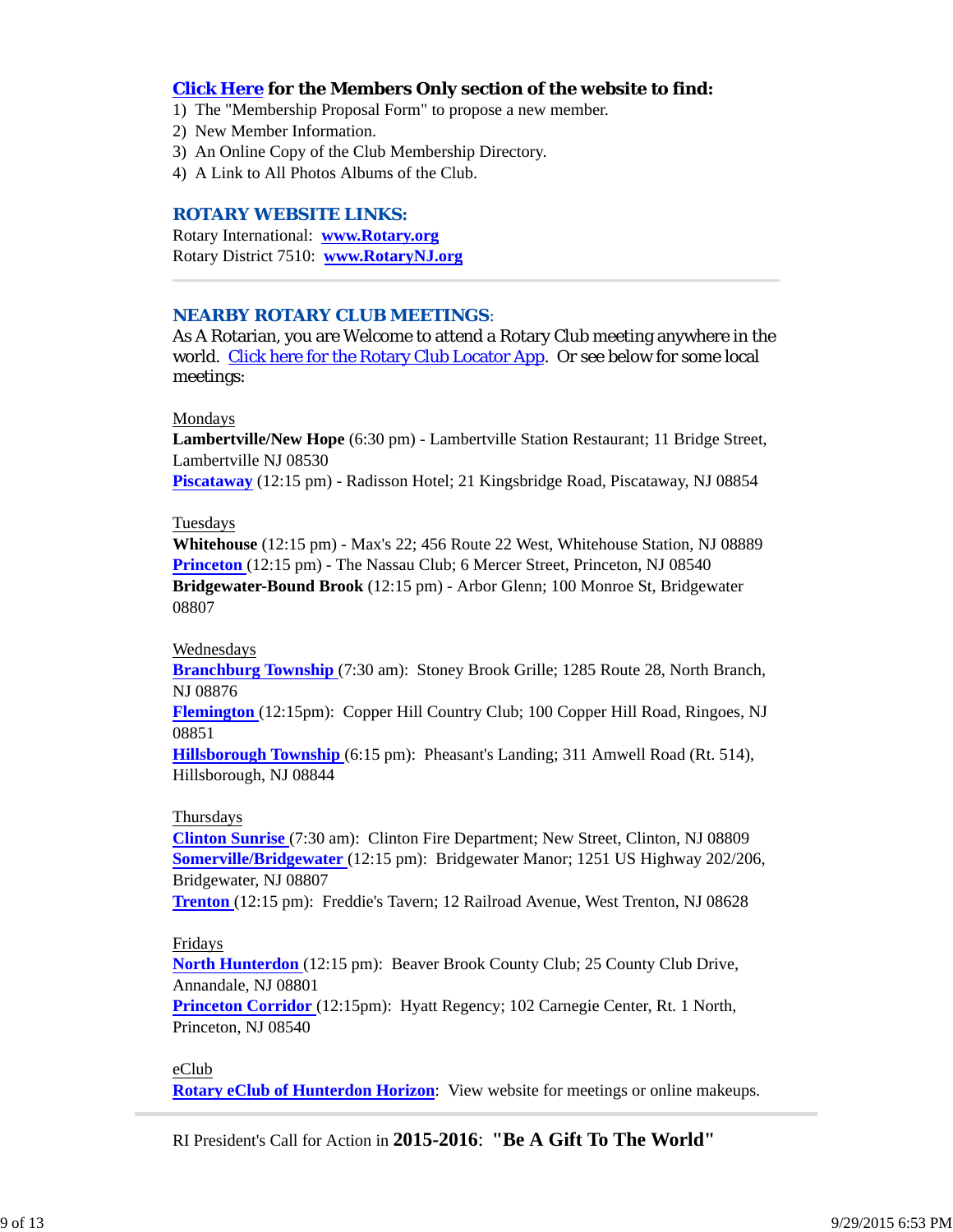# **Rotary Club of Flemington - Our 92nd Year**

| Club President                                             | <b>Mick Schaible</b>                         |  |
|------------------------------------------------------------|----------------------------------------------|--|
| President-Elect                                            | D.J. Wright                                  |  |
| Secretary                                                  | <b>Chris Steffner</b>                        |  |
| Treasurer, General                                         | <b>Bob Newland</b>                           |  |
| Treasurer, Lunch                                           | <b>Lynn Hyman</b> (immediate Past-President) |  |
| <b>Board Member</b>                                        | <b>Chris Kamnitsis</b>                       |  |
| <b>Board Member</b>                                        | <b>Joe Ziegler</b>                           |  |
| Sergeant-at-Arms                                           | <b>Jim Davidson</b>                          |  |
| R.I. President                                             | K.R. "Ravi" Ravindran (Sri Lanka)            |  |
| District Governor (DG)                                     | Hal Daume (Berkeley Heights, NJ)             |  |
| District Governor Elect (DGE)                              | <b>Charles Minton</b> (Union, NJ)            |  |
| District Governor Nomimee (DGN)                            | Bob Zeglarski (Roselle-Rosselle Park)        |  |
| <b>Assistant District Governor (ADG)</b>                   | Albert Varga (Lambertville-New Hope)         |  |
| Club Meetings: Wednesday 12:15 pm Conper Hill Country Club |                                              |  |

Founded October 3, 1923 \* Charter #1529 \* District 7510

dnesday, 12:15 pm, <mark>Copper Hill Country Club</mark> 100 Copper Hill Road, Ringoes 08551





Be a gift to the world

**MISSION STATEMENT:** The mission of Rotary International is to assist and guide Rotarians and Rotary clubs to accomplish the Object of Rotary to ensure Rotary's continuing relevance and to help build a better world, emphasizing service activities by individuals and groups that enhance the quality of life and human dignity, encouraging high ethical standards, and creating greater understanding among all people to advance the search for peace in the world.

*THE OBJECT OF ROTARY*: The object of Rotary is to encourage and foster the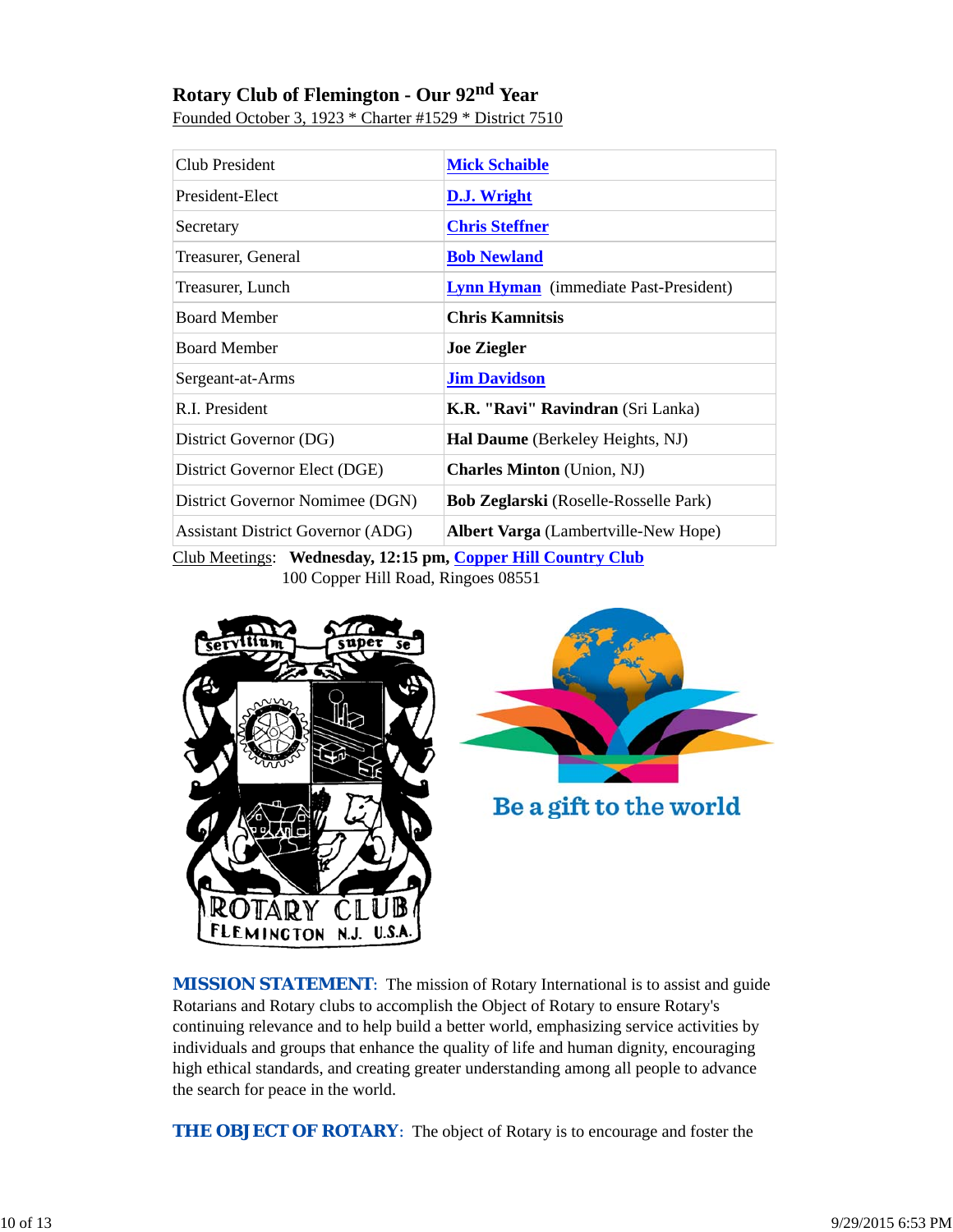ideal of service as a basis of worthy enterprise and, in particular, to encourage and foster:

**1st**: The development of acquaintance as an opportunity for service;

**2nd**: High ethical standards in business and professions, the recognition of the worthiness of all useful occupations, and the dignifying of each Rotarian's occupation as an opportunity to serve society;

**3rd**: The application of the ideal of service in each Rotarian's personal, business and community life;

**4th**: The advancement of international understanding, goodwill, and peace through a world fellowship of business and professional persons united in the ideal of service.

**THE 4-WAY TEST:** "Of the things we think, say or do:

**1st**: Is it the Truth?

2<sup>nd</sup>: Is it Fair to all concerned?

**3rd**: Will it build goodwill and better friendships?

**4th**: Will it be beneficial to all concerned?"

## *ROTARY's AVENUE'S OF SERVICE*:

**1)** Through **Club Service**, we have fun, build lasting friendships, and make sure that our club runs well.

**2)** Through **Vocational Service**, we volunteer our professional skills to serve others and promote integrity in everything we do.

**3)** Through **Community Service**, we address local needs and work with our community to bring lasting improvements.

**4)** Through **International Service**, we meet humanitarian needs around the globe and promote world understanding and peace.

**5)** Through **Youth Service**, we work with young people to help them become the next generation of leaders, visionaries, and peacemakers.

# **2015-2016 CLUB MEMBER ROSTER Rotary Club of Flemington, NJ**

Current Number of Members: 42

| Rotarian                     | <b>Member Since</b> | <b>Classification</b>                    |
|------------------------------|---------------------|------------------------------------------|
| Black, Bruce B.              | 2007                | <b>Health and Fitness</b>                |
| Bohler, Herbert C. (Herb)    | 1977                | <b>Specialty Advertising</b>             |
| <b>Campbell, Jennifer</b>    | 2015                | <b>General Practice</b>                  |
| Chittenden, Robert L. (Bob)  | 2003                | M.E.F.P. Consulting Engineering          |
| Clark, Arthur L. (Sandy)     | 1987                | Printing                                 |
| Davidson, James G. (Jim)     | 2002                | <b>Rubber Products</b>                   |
| Erskine, John                | 2014                | Youth Development                        |
| Ferrari, Frederick J. (Fred) | 1964                | Orthodontia                              |
| Fisher, Charles H. (Charlie) | 1961                | <b>Funeral Services</b>                  |
| Fisher, Thomas H. (Tom)      | 2012                | <b>Property &amp; Casualty Insurance</b> |
| Harkness, David W. (Dave)    | 2015                | <b>Hospital Affairs</b>                  |
| Harrison, Jeffrey (Jeff)     | 1996                | Psychotherapy                            |
| Hyman, Lynn                  | 2010                | <b>Retail Banking</b>                    |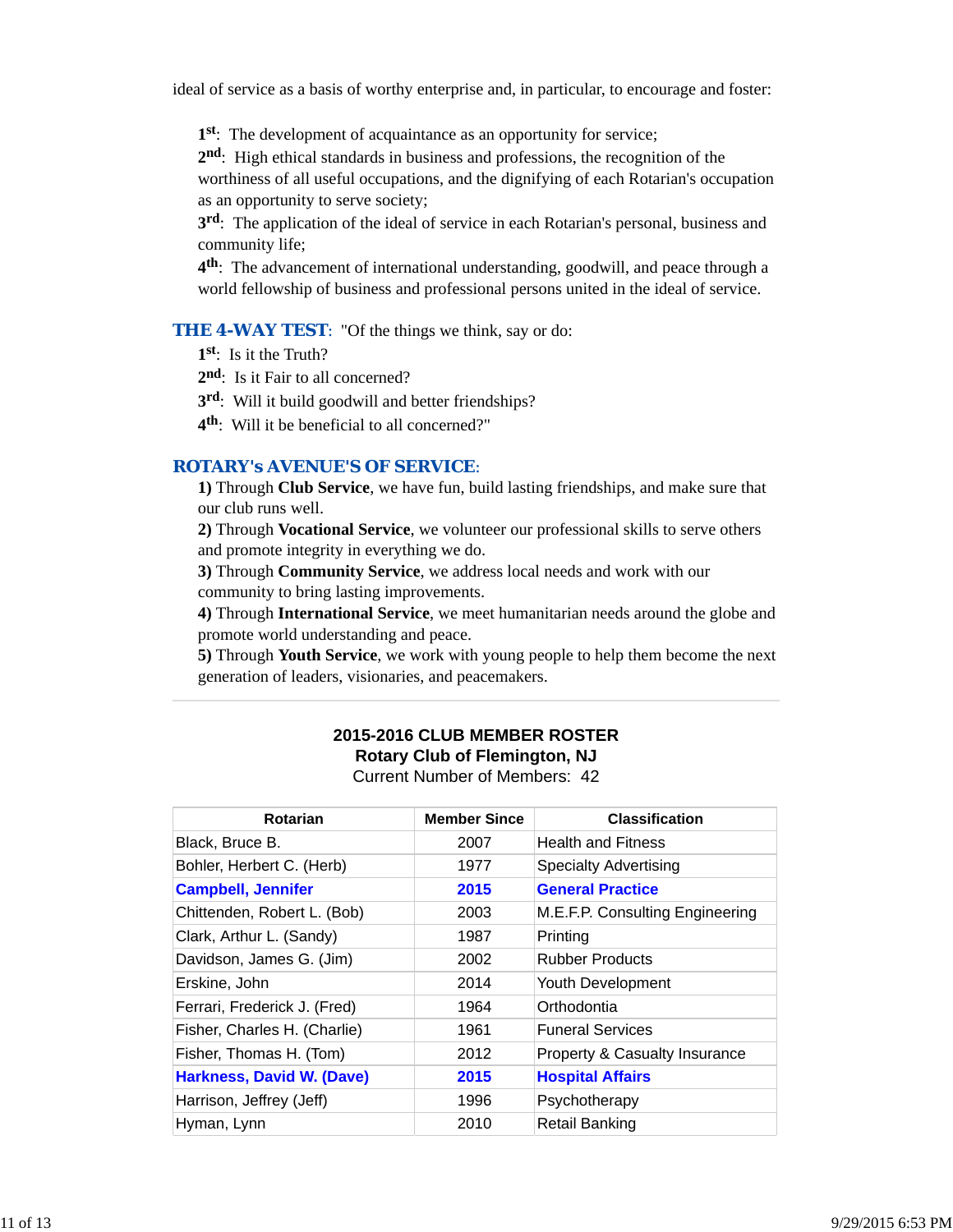| Kamnitsis, Christopher P. (Chris) | 2001 | <b>Financial Planning</b>      |
|-----------------------------------|------|--------------------------------|
| Kavanagh, Michele                 | 2013 | <b>Community Banking</b>       |
| Liebross, Ira                     | 1997 | <b>Family Medicine</b>         |
| Loew, Darren                      | 2002 | Orthodontics                   |
| Martin, Teresa (Terry)            | 1993 | Solid Waste/Recycling          |
| Mazujian, Harry                   | 2004 | Clergy                         |
| McWilliams, Nancy                 | 1992 | Psychotherapy                  |
| Metz, Kim                         | 2007 | <b>Technical Education</b>     |
| Muller, George D.                 | 1964 | <b>Cut Glass Manufacturing</b> |
| Nastasi, William (Bill)           | 1996 | <b>General Contracting</b>     |
| Newland, Robert D. (Bob)          | 1998 | Insurance                      |
| Ownes, Terry M.                   | 1987 | <b>Floor Covering</b>          |
| Phelan, Christopher J. (Chris)    | 2009 | <b>Chamber Of Commerce</b>     |
| Randolph, R. Wayne                | 1982 | Veterinary Medicine            |
| Reinbacher, Otto A.               | 1997 | Clergy                         |
| Rogow, Stephen S. (Steve)         | 1973 | Orthodontics                   |
| Schaible, R. Michael (Mick)       | 1998 | <b>Appraisal Services</b>      |
| Skowronek, Kenneth J. (Ken)       | 1994 | <b>Family Law</b>              |
| Sollner, Richard F. (Dick)        | 1962 | Air Transportation             |
| Steffner, Christina (Chris)       | 2014 | Education                      |
| Stothoff, Richard H. (Dick)       | 1966 | <b>Sanitary Engineering</b>    |
| Weinstein, Theodore H. (Ted)      | 1994 | <b>Pulmonary Medicine</b>      |
| Widico, Karen A.                  | 1997 | <b>Public Health Services</b>  |
| Williams, Gwen                    | 1991 | Purchasing/Manufacturing       |
| Wise, Robert (Bob)                | 1992 | <b>Hospital Administration</b> |
| Woske, Harry                      | 1977 | Cardiology                     |
| Wright, Daniel J. (D.J.)          | 2003 | <b>Funeral Services</b>        |
| Ziegler, Joseph E. (Joe)          | 1988 | <b>Investment Advisor</b>      |
| Zullo, John J. (Johnnie)          | 1987 | <b>Chemical Engineering</b>    |

Yours in Rotary Service! Bob Chittenden

**Rotary Club of Fleminton, NJ** PO Box 751 - Flemington, NJ 08822 www.FlemingtonRotaryNJ.org

Providing "Service Above Self" Since 1923



#### **Forward this email**

SafeUnsubscribe

This email was sent to bchittenden@jarengineering.com by bchittenden@jarengineering.com | Update Profile/Email Address | Rapid removal with SafeUnsubscribe™ | About our service provider.